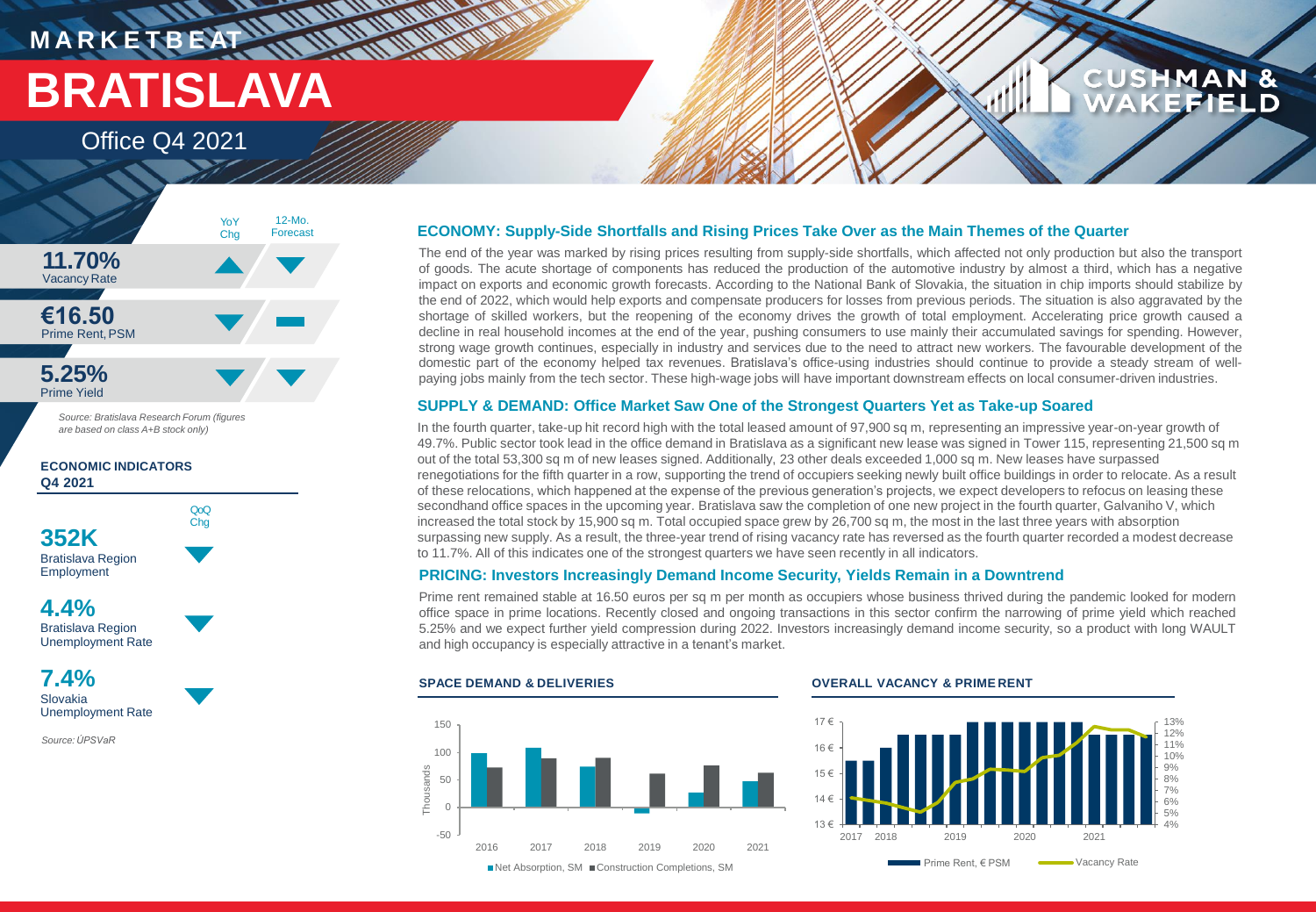## **MARKETBEAT LE THE IN THE IN THE INCH BRATISLAVA**

### Office Q4 2021

#### **MARKET STATISTICS**

| <b>SUBMARKET*</b>  | <b>INVENTORY</b><br>(SM) | <b>AVAILABILITY</b><br>(SM) | <b>RATE</b> | <b>OVERALL VACANCY CURRENT OTR TAKE-YTD OVERALL TAKE-</b><br>UP | UP (SM) | <b>UNDER</b><br><b>CONSTRUCTION</b><br>(SQ.M) | <b>PRIME RENT</b> |
|--------------------|--------------------------|-----------------------------|-------------|-----------------------------------------------------------------|---------|-----------------------------------------------|-------------------|
| CC                 | 493,700                  | 31,300                      | 6.3%        | 4,900                                                           | 21,100  | $\mathbf 0$                                   | €16.50            |
| IC                 | 301,900                  | 32.600                      | 10.8%       | 18.200                                                          | 30.600  | 24.700                                        | €14.00            |
| <b>OC</b>          | 415,600                  | 59,300                      | 14.3%       | 5,500                                                           | 23,500  | $\mathbf 0$                                   | €11.50            |
| CBD                | 620,600                  | 81,800                      | 13.2%       | 47,200                                                          | 131,100 | 122,800                                       | €16.50            |
| <b>SB</b>          | 162.400                  | 28,300                      | 17.4%       | 22,200                                                          | 31,300  |                                               | €14.50            |
| <b>Grand Total</b> | 1,994,200                | 233,300                     | 11.7%       | 97,900                                                          | 237,500 | 147,400                                       | €16.50            |

**CUSHMAN &**<br>WAKEFIELD

*\*Bratislava office submarkets are shown on the last page of this report.*

#### **KEY LEASE TRANSACTIONS Q4 2021**

| <b>PROPERTY</b>     | <b>SUBMARKET</b> | <b>TENANT SECTOR</b> | <b>RSM</b> | <b>TYPE</b>   |
|---------------------|------------------|----------------------|------------|---------------|
| Tower 115           | <b>CBD</b>       | Public sector        | 21,500     | new lease     |
| <b>Sky Park</b>     | CBD              | IΤ                   | 6,900      | new lease     |
| Rozadol komplex     | IС               | Public sector        | 4,400      | new lease     |
| Digital Park II+III | <b>SB</b>        | Consumer goods       | 3.900      | renegotiation |
| Digital Park II+III | <b>SB</b>        | Pharma/Medical       | 3,100      | renegotiation |